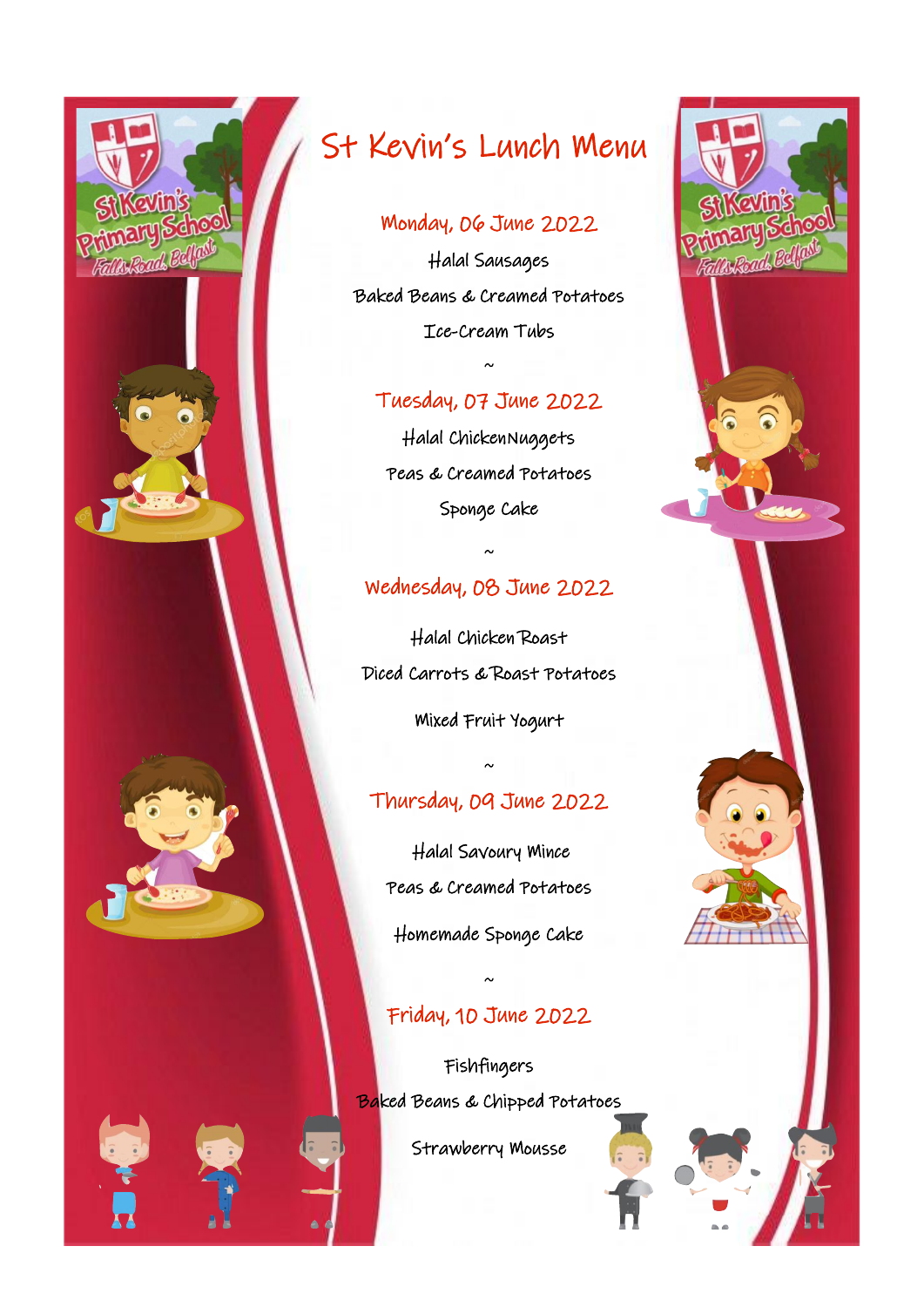

# Monday, 13 June 2022

Halal Beefburger in a Bap Chipped Potatoes Cookie or Muffin

# Tuesday, 14 June 2022

 $\sim$ 

Halal Chicken Curry With Boiled Rice & Naan Bread Shortbread

## Wednesday, 15 June 2022

~

Fishfingers Peas & Creamed Potatoes Mixed Fruit Yogurt

# Thursday, 16 June 2022

~

 Roast Breast of Halal Chicken Gravy, Carrots / Parsnip Creamed & Roast Potatoes Muffin or Cookie

# Friday, 17 June 2022

 $\sim$ 

Halal Chicken Breast Nuggets Baked Beans & Chipped Potatoes

Ice-Cream Tubs

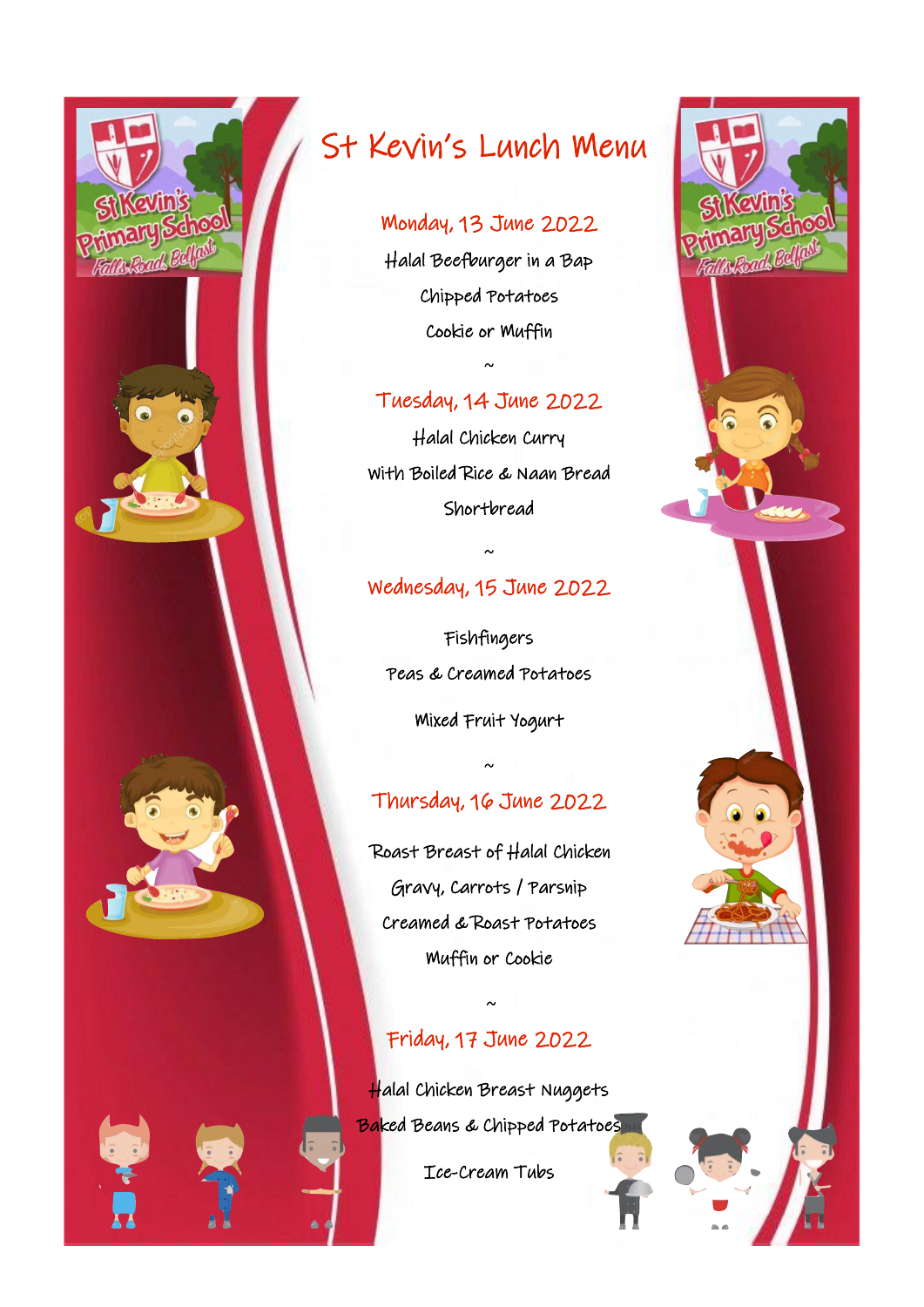

#### Monday, 20 June 2022

Halal Stew Selection of Bread Mixed Fruit Yogurt

#### Tuesday, 21 June 2022

 $\sim$ 

Halal Chicken Curry With Boiled Rice & Naan Bread Homemade Sponge Cake

### Wednesday, 22 June 2022

~

Fishfingers Baked Beans & Creamed Potatoes Ice-Cream Tubs

# Thursday, 23 June 2022

~

 Halal Beef Casserole Creamed Potatoes Flakemeal Biscuit or Cookie

# Friday, 24 June 2022

~

Halal Hot-Dogs Chipped Potatoes Frozen Fruit Yoghurts